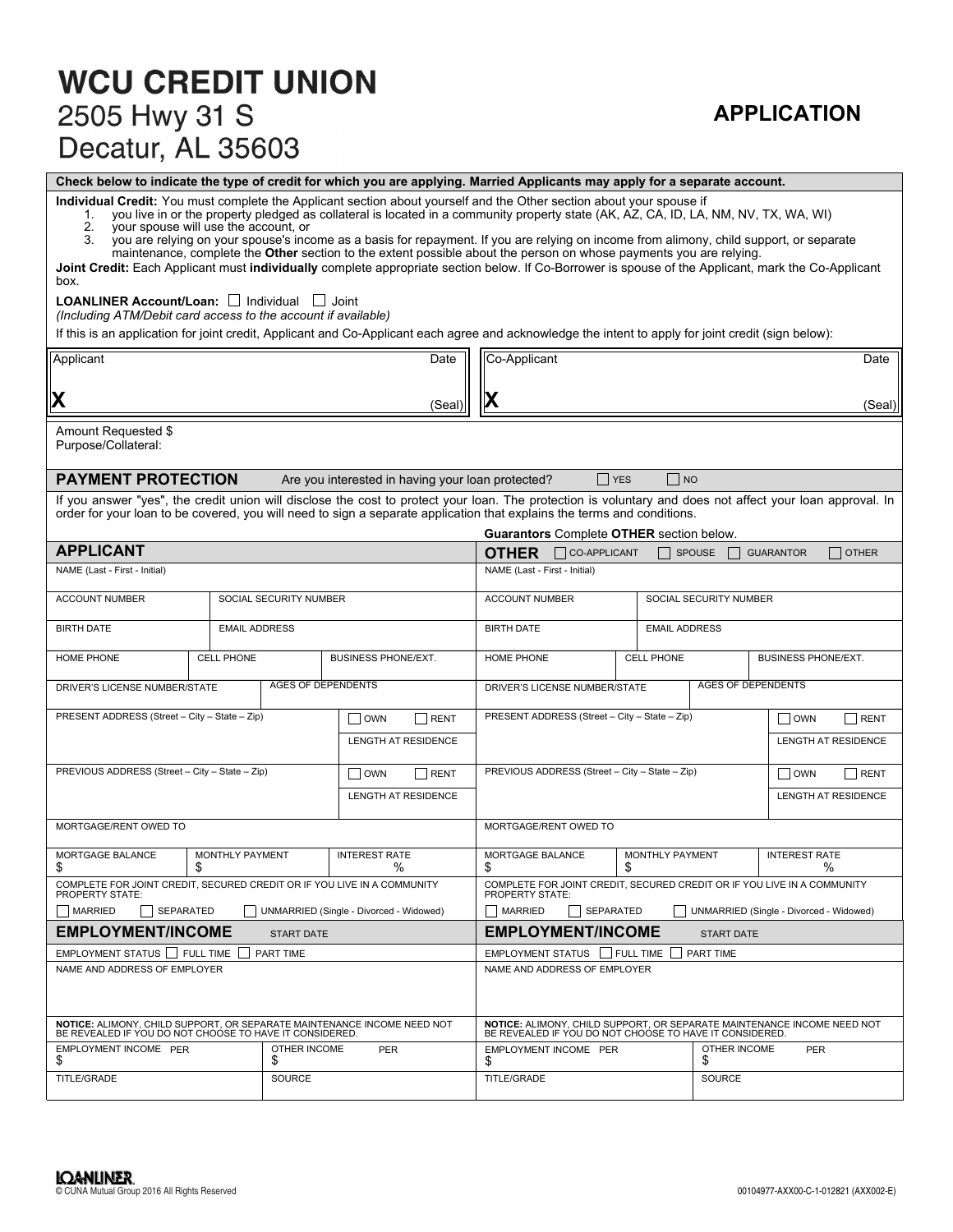| PREVIOUS EMPLOYER NAME AND ADDRESS IF EMPLOYED LESS THAN FIVE YEARS                                                                                           |                                                                                                                                                                                                                                                                                              |                                                                                                                           |    | PREVIOUS EMPLOYER NAME AND ADDRESS IF EMPLOYED LESS THAN FIVE YEARS |                                                          |        |                          |                              |                        |                   |                  |              |
|---------------------------------------------------------------------------------------------------------------------------------------------------------------|----------------------------------------------------------------------------------------------------------------------------------------------------------------------------------------------------------------------------------------------------------------------------------------------|---------------------------------------------------------------------------------------------------------------------------|----|---------------------------------------------------------------------|----------------------------------------------------------|--------|--------------------------|------------------------------|------------------------|-------------------|------------------|--------------|
| STARTING DATE                                                                                                                                                 |                                                                                                                                                                                                                                                                                              | <b>ENDING DATE</b><br><b>STARTING DATE</b><br><b>ENDING DATE</b>                                                          |    |                                                                     |                                                          |        |                          |                              |                        |                   |                  |              |
| <b>MILITARY:</b> IS DUTY STATION TRANSFER EXPECTED DURING NEXT YEAR? $\Box$ YES $\Box$ NO<br><b>WHERE</b>                                                     | <b>ENDING/SEPARATION DATE</b>                                                                                                                                                                                                                                                                | MILITARY: IS DUTY STATION TRANSFER EXPECTED DURING NEXT YEAR?   YES   NO<br><b>WHERE</b><br><b>ENDING/SEPARATION DATE</b> |    |                                                                     |                                                          |        |                          |                              |                        |                   |                  |              |
| <b>REFERENCE</b>                                                                                                                                              |                                                                                                                                                                                                                                                                                              | <b>REFERENCE</b>                                                                                                          |    |                                                                     |                                                          |        |                          |                              |                        |                   |                  |              |
|                                                                                                                                                               | NAME AND ADDRESS OF NEAREST RELATIVE NOT LIVING WITH YOU                                                                                                                                                                                                                                     |                                                                                                                           |    |                                                                     | NAME AND ADDRESS OF NEAREST RELATIVE NOT LIVING WITH YOU |        |                          |                              |                        |                   |                  |              |
|                                                                                                                                                               |                                                                                                                                                                                                                                                                                              |                                                                                                                           |    |                                                                     |                                                          |        |                          |                              |                        |                   |                  |              |
| <b>RELATIONSHIP</b>                                                                                                                                           |                                                                                                                                                                                                                                                                                              | <b>RELATIONSHIP</b>                                                                                                       |    |                                                                     |                                                          |        |                          |                              | HOME PHONE             |                   |                  |              |
| <b>WHAT YOU OWE</b>                                                                                                                                           |                                                                                                                                                                                                                                                                                              |                                                                                                                           |    |                                                                     |                                                          |        |                          |                              |                        |                   |                  |              |
| <b>DEBT</b>                                                                                                                                                   | CREDITOR NAME OTHER THAN THIS CREDIT UNION<br>(Attach additional sheet(s) if necessary)                                                                                                                                                                                                      |                                                                                                                           |    | <b>INTEREST RATE</b><br>PRESENT BALANCE<br><b>MONTHLY PAYMENT</b>   |                                                          |        |                          |                              |                        | <b>OWED BY</b>    |                  |              |
|                                                                                                                                                               |                                                                                                                                                                                                                                                                                              |                                                                                                                           |    |                                                                     |                                                          |        |                          |                              | <b>APPLICANT</b>       | <b>OTHER</b>      |                  |              |
| RENT<br><b>FIRST MORTGAGE</b><br>(Incl. Tax & Ins.)                                                                                                           |                                                                                                                                                                                                                                                                                              |                                                                                                                           |    | %                                                                   | \$                                                       |        |                          | \$                           |                        |                   | $\Box$           |              |
|                                                                                                                                                               |                                                                                                                                                                                                                                                                                              |                                                                                                                           |    | %                                                                   | \$                                                       |        |                          | \$                           |                        |                   | Г                |              |
|                                                                                                                                                               |                                                                                                                                                                                                                                                                                              |                                                                                                                           |    | %                                                                   | \$                                                       |        |                          | \$                           |                        |                   | Г                | Г            |
|                                                                                                                                                               |                                                                                                                                                                                                                                                                                              |                                                                                                                           |    | $\%$                                                                | \$                                                       |        |                          | \$                           |                        |                   | Г                | $\Box$       |
|                                                                                                                                                               |                                                                                                                                                                                                                                                                                              |                                                                                                                           |    |                                                                     | \$                                                       |        |                          | \$                           |                        |                   | П                | Г            |
|                                                                                                                                                               |                                                                                                                                                                                                                                                                                              |                                                                                                                           |    | %                                                                   | \$                                                       |        |                          | \$                           |                        | Г                 | $\mathbf{L}$     |              |
|                                                                                                                                                               |                                                                                                                                                                                                                                                                                              |                                                                                                                           |    | %                                                                   | \$                                                       |        |                          | \$                           |                        | П                 | $\Box$           |              |
|                                                                                                                                                               |                                                                                                                                                                                                                                                                                              |                                                                                                                           |    | %                                                                   | \$                                                       |        |                          | \$                           |                        |                   | $\mathbf{L}$     |              |
|                                                                                                                                                               |                                                                                                                                                                                                                                                                                              |                                                                                                                           |    | %<br>%                                                              | \$<br>\$                                                 |        |                          | \$<br>\$                     |                        |                   | Г                |              |
|                                                                                                                                                               |                                                                                                                                                                                                                                                                                              |                                                                                                                           |    | %                                                                   | \$                                                       |        |                          | \$                           |                        |                   | П                |              |
|                                                                                                                                                               |                                                                                                                                                                                                                                                                                              |                                                                                                                           |    | %                                                                   | \$                                                       |        |                          | \$                           |                        |                   | Г<br>П           | Г            |
| LIST ANY NAMES UNDER WHICH YOUR CREDIT REFERENCES<br>AND CREDIT HISTORY CAN BE CHECKED:                                                                       | <b>TOTALS</b>                                                                                                                                                                                                                                                                                |                                                                                                                           | \$ |                                                                     |                                                          | \$     |                          |                              |                        |                   |                  |              |
|                                                                                                                                                               |                                                                                                                                                                                                                                                                                              |                                                                                                                           |    |                                                                     |                                                          |        |                          |                              |                        |                   |                  |              |
| <b>WHAT YOU OWN</b>                                                                                                                                           |                                                                                                                                                                                                                                                                                              |                                                                                                                           |    |                                                                     |                                                          |        |                          |                              |                        |                   |                  |              |
| <b>ASSET DESCRIPTION</b>                                                                                                                                      | LIST LOCATION OF PROPERTY OR FINANCIAL INSTITUTION                                                                                                                                                                                                                                           |                                                                                                                           |    | <b>MARKET VALUE</b>                                                 |                                                          |        |                          | PLEDGED AS COLLATERAL        |                        |                   | <b>OWNED BY</b>  |              |
|                                                                                                                                                               |                                                                                                                                                                                                                                                                                              |                                                                                                                           |    |                                                                     |                                                          |        | <b>FOR ANOTHER LOAN</b>  |                              |                        | <b>APPLICANT</b>  | <b>OTHER</b>     |              |
|                                                                                                                                                               |                                                                                                                                                                                                                                                                                              |                                                                                                                           |    | \$                                                                  |                                                          |        | <b>YES</b>               |                              | <b>NO</b>              | $\mathsf{L}$      |                  |              |
|                                                                                                                                                               |                                                                                                                                                                                                                                                                                              |                                                                                                                           |    | \$                                                                  |                                                          | $\Box$ | YES                      | $\Box$                       | <b>NO</b>              | $\Box$            |                  | $\Box$       |
|                                                                                                                                                               |                                                                                                                                                                                                                                                                                              |                                                                                                                           |    | \$                                                                  |                                                          |        | <b>YES</b>               | П                            | <b>NO</b>              | П                 |                  |              |
|                                                                                                                                                               |                                                                                                                                                                                                                                                                                              |                                                                                                                           |    | \$<br>\$                                                            |                                                          |        | <b>YES</b>               | $\mathbf{L}$                 | <b>NO</b>              | П                 |                  |              |
|                                                                                                                                                               |                                                                                                                                                                                                                                                                                              |                                                                                                                           |    | \$                                                                  |                                                          |        | <b>YES</b><br><b>YES</b> | $\mathbf{L}$<br>$\mathbf{I}$ | <b>NO</b><br><b>NO</b> | $\mathbf{L}$      |                  |              |
|                                                                                                                                                               |                                                                                                                                                                                                                                                                                              |                                                                                                                           |    | \$                                                                  |                                                          |        | <b>YES</b>               |                              | <b>NO</b>              |                   |                  |              |
| IF YOU ANSWER "YES" (BY CHECKING THE BOX) TO ANY QUESTION OTHER THAN #1,<br><b>OTHER INFORMATION ABOUT YOU</b>                                                |                                                                                                                                                                                                                                                                                              |                                                                                                                           |    |                                                                     |                                                          |        |                          |                              |                        |                   |                  |              |
| 1.                                                                                                                                                            | ARE YOU A U.S. CITIZEN OR PERMANENT RESIDENT ALIEN?                                                                                                                                                                                                                                          | <b>EXPLAIN ON AN ATTACHED SHEET</b>                                                                                       |    |                                                                     |                                                          |        |                          |                              |                        | $\mathsf{L}$      | <b>APPLICANT</b> | <b>OTHER</b> |
| 2.                                                                                                                                                            |                                                                                                                                                                                                                                                                                              |                                                                                                                           |    |                                                                     |                                                          |        |                          |                              |                        |                   |                  |              |
| IN A LAWSUIT?                                                                                                                                                 | DO YOU CURRENTLY HAVE ANY OUTSTANDING JUDGMENTS OR HAVE YOU EVER FILED FOR BANKRUPTCY, HAD A DEBT ADJUSTMENT<br>PLAN CONFIRMED UNDER CHAPTER 13, HAD PROPERTY FORECLOSED UPON OR REPOSSESSED IN THE LAST 7 YEARS, OR BEEN A PARTY<br>IS YOUR INCOME LIKELY TO DECLINE IN THE NEXT TWO YEARS? |                                                                                                                           |    |                                                                     |                                                          |        |                          |                              |                        | $\Box$            |                  | $\Box$       |
| 3.                                                                                                                                                            |                                                                                                                                                                                                                                                                                              |                                                                                                                           |    |                                                                     |                                                          |        |                          |                              |                        | $\vert \ \ \vert$ |                  | $\perp$      |
| 4.<br>ARE YOU A CO-MAKER, CO-SIGNER OR GUARANTOR ON ANY LOAN NOT LISTED ABOVE?<br>FOR WHOM (Name of Others Obligated on Loan):<br>TO WHOM (Name of Creditor): |                                                                                                                                                                                                                                                                                              |                                                                                                                           |    |                                                                     |                                                          |        |                          |                              | $\Box$                 |                   | $\Box$           |              |